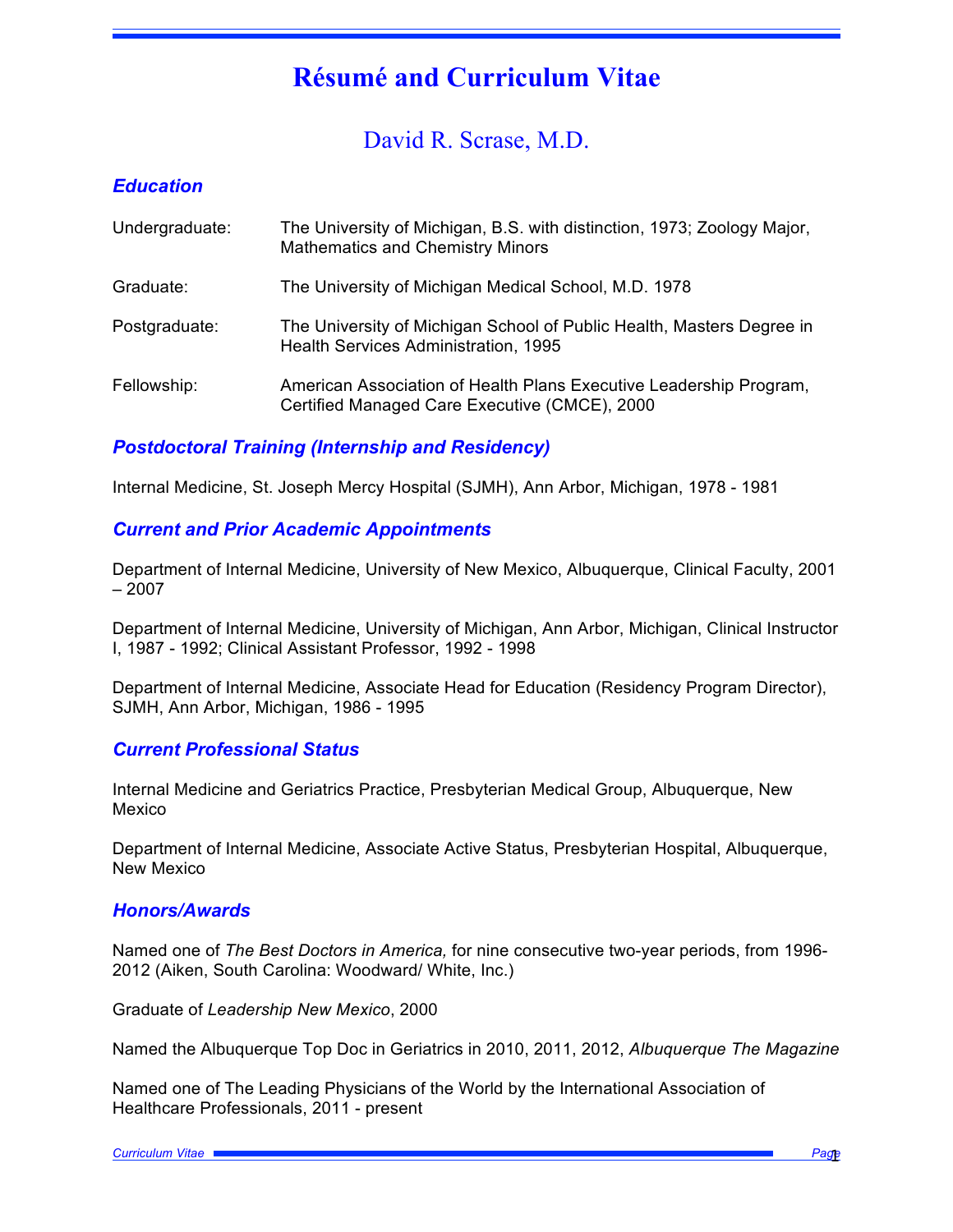# *Prior Professional and Administrative Positions*

# **Executive Vice President and Chief Operating Officer, Presbyterian Healthcare Services (PHS), 2007-2009**

- Chief Operating Officer for PHS, a \$2 B healthcare organization, the largest in New Mexico
- primary responsibility for the Presbyterian Delivery System, a \$1 B annual revenue organization consisting of seven hospitals, a 500 physician medical group, as well as Home Health, Ambulance, and other medical services
- hired an entirely new executive team and established connectivity across the delivery system to create a common approach to performance improvement
- led the PHS Enterprise Operations Team, consisting of 12 operational leaders responsible for overall system performance
- established a comprehensive system for measuring system performance in five key areas: Clinical Quality, Customer Loyalty, Financial Outcomes, Staff Focus, and Growth and Mission
- led system-wide Monthly Performance Review meetings to manage performance against Board-established targets.
- implemented a system to measure productivity for each hospital and medical group department, resulting in a 10 percent increase in productivity
- led the establishment of multiple enterprise-wide initiatives including a Quality Institute, a customer call center, an appeals and grievance function, medical management function, and decision support
- sponsored the development of a Hospital at Home program that reduced length of stay and cost per day while increasing patient satisfaction and improving outcomes

# **President, Presbyterian Health Plan (PHP), 1998-2007**

- accountable for overall operations and performance for 450,000 members in Commercial, ASO, Medicare, and Medicaid products (including Dual Eligible Pharmacy benefit)
- helped to lead growth in revenues from \$500 million to more than \$1 Billion in an eight year period
- achieved a three year NCQA (National Committee for Quality Assurance) accreditation in all products on first site visit to PHP; PHP was one of only 10 Health Plans in the United States at the time to hold Excellent ratings in Commercial, Medicare, and Medicaid
- led efforts to improve member satisfaction from less than the  $50<sup>th</sup>$  percentile to the  $90<sup>th</sup>$ percentile between 2000 and 2006
- developed a measurement oriented culture that defined and published monthly progress toward all organizational targets
- established a Quality Improvement program that identified and fixed numerous process and performance issues
- established a clinical and financial data warehouse, including a comprehensive physician profiling tool
- led financial turnaround from a 7.8 percent net operating income loss in 1998 to a 4.5 percent profit in 2004 on \$950 M in revenue, with clearly met performance targets in four of four product lines in multiple years. In addition, brought Plan to a positive net retained earnings position and paid Presbyterian Healthcare Services dividends of over \$50 million.
- established disciplined underwriting to allow New Mexico commercial products to meet performance expectations
- successfully negotiated contracts with the New Mexico Human Services Department to keep the 130,000 member PHP Medicaid product performance at targets despite frequent policy and regulatory changes in the program
- developed internal audit and compliance programs , creating a plan-wide environment of compliance that created the required level of compliance with all regulators
- developed successful start up of Presbyterian Insurance Company to offer PPO and other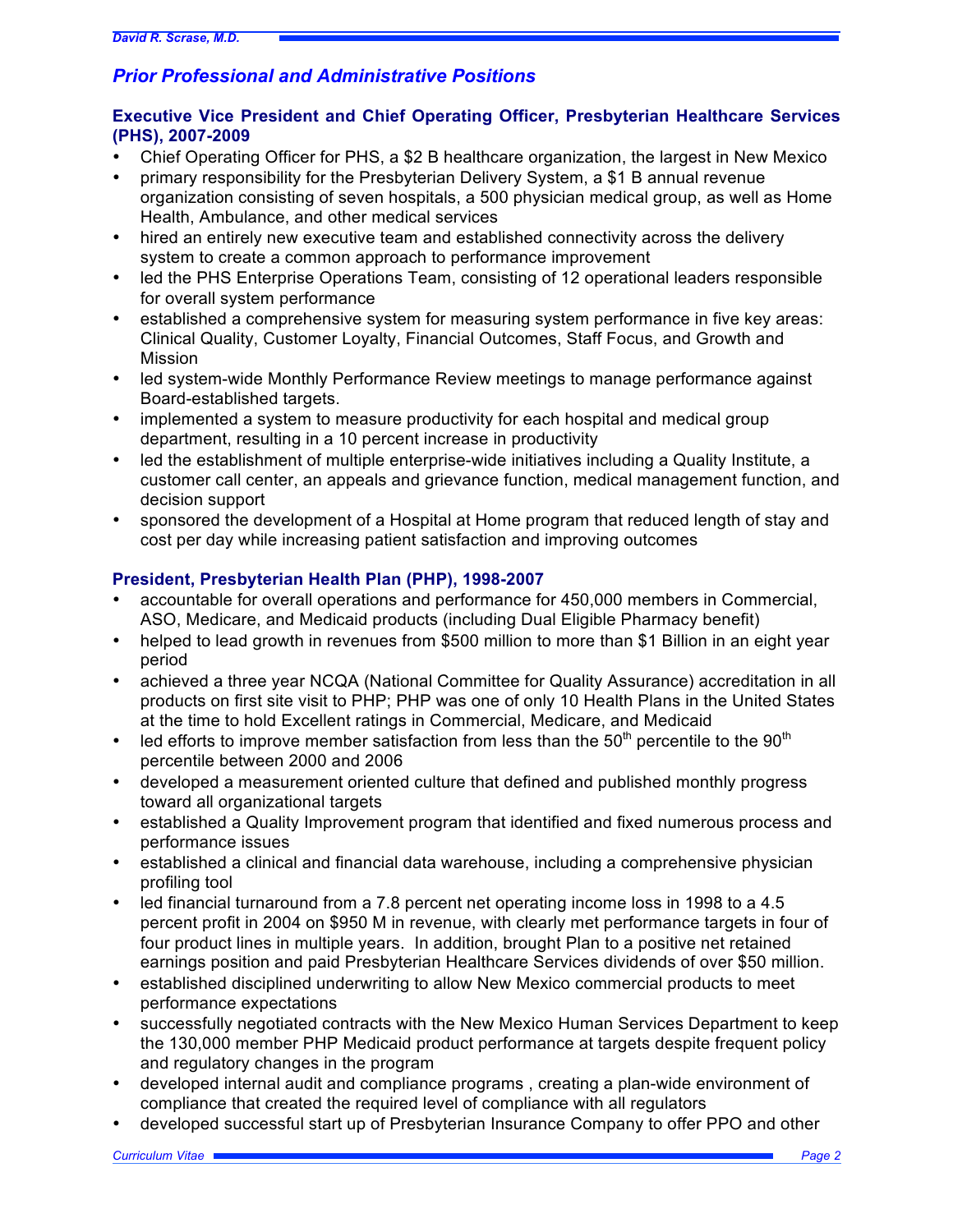indemnity products in 2002

• led team efforts to reduce administrative costs from 18 percent of revenues to less than 8 percent, exclusive of premium taxes, substantially increasing value to customers

#### **Vice President, Medical Affairs, Presbyterian Health Plan, 1998**

- developed region, product, and benefit financial analysis of health care costs and implemented action plans to improve utilization of medical services, including \$2 million projected savings in medical costs
- developed comprehensive NCQA self assessment and plan for accreditation
- facilitated development and implementation of system Health Management plan
- facilitated development of an HMO data warehouse and clinical data mart
- brought 165,000 commercial lives into a behavioral health "carve-in" product
- implemented changes in first six months saving \$1.2 million of \$7.5 million administrative budget

### **Vice President and Chief Medical Officer, Mercy Health Plans** *and* **Vice President, Clinical Informatics, Mercy Information Systems (1997-1998)**

- key member of Mercy Health Plans' executive management team and Office of the President with responsibility and accountability for corporate-wide success
- executive responsible for Care Choices HMO Board of Directors
- developed with General Motors nationally adopted quality measurement criteria
- achieved successful NCQA accreditation survey with 6 months of preparation
- developed new Medicare and Medicaid products, achieved regulatory approvals
- redesigned medical management team and created a successful turnaround
- redesigned member grievance and appeal process
- redesigned utilization management with 80% increase in physician efficiency
- clinical member of Medical Information Services executive management team
- developed a corporate clinical information systems design template
- organized selection process for system wide electronic medical record

# **Vice President for Primary Care, Mission Health Corporation (1995-1997)**

- key executive team member responsible and accountable for success of \$1 billion joint venture between two Catholic Healthcare Systems
- leader of combined 120 physician primary care group
	- § created primary care productivity based physician compensation plan which included managed care and fee for service based incentives and effectively incorporated midlevel providers f
	- responsible for primary care practice analysis and purchase
- hospital representative on PHO Board of Directors (responsible for 110,000 globally capitated lives)
- created and administered a Physician Leadership Development program with emphasis on managed care education, in conjunction with the University of Michigan School of Public **Health**

# **Associate Head for Education, Department of Internal Medicine (1986-1995)**

- turnaround and development of a nationally recognized residency program
- principal investigator for a \$500,000 Federal grant for underserved
- extensive CQI training; taught more than 200 physicians in CQI courses
- developed a comprehensive analysis of GME financing for my hospital
- served on the Accreditation Council on Graduate Medical Education Appeal Panel for six years
- served on the Association of Program Directors in Internal Medicine Council for three years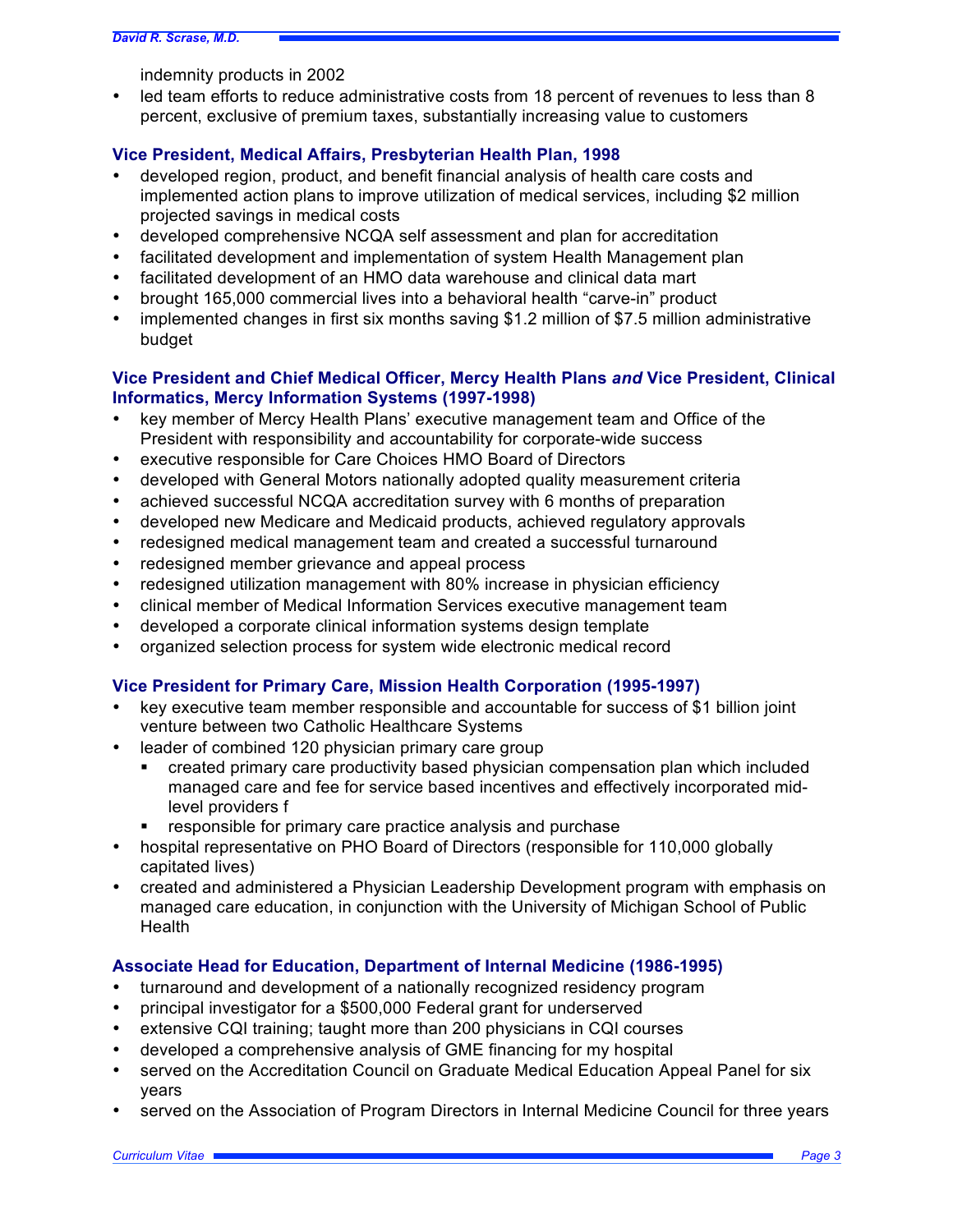#### **Huron Valley Physicians Association (HVPA) Board of Directors (1984-1986)**

- one of six physicians who created HVPA and McAuley Health Plan (a start-up HMO) in 1984
- elected HVPA Treasurer for three years and Finance Committee chair for six years, created and evaluated alternate financing mechanisms, including primary care and specialty capitation
- designed Utilization Review and Quality Assurance process for new HMO

#### **Clinical Practice of Internal Medicine, 1981-present**

- co-founded, directed and developed a 15 physician Internal Medicine group
- named one of *The Best Doctors in America, 1996-2012*, (Aiken, South Carolina: Woodward/White, Inc.)
- elected to positions in state (ACP-Michigan Council, ACP New Mexico Council) and national (APDIM Council, ACGME) internal medicine

# *Certification and Licensure*

Medical Licensure: New Mexico, 1998 - present Michigan, 1978 - 2000

Board Certification: American Board of Internal Medicine, 1981 Added Qualifications in Geriatric Medicine, 1990, 2000

# *Memberships and Offices in Professional Societies, Government Activities*

- § Health Coverage for New Mexicans Committee Governor Richardson's committee to insure all New Mexicans by 2009, 2006 - 2008
- **Insure New Mexico! Governor Richardson's Commission to study the uninsured in New** Mexico, 2005-2006
- § Council Member, American College of Physicians, New Mexico Chapter, (2006-2009), elected physician representative
- Ambulatory Quality Association, 2005 2007. Member, Quality of Care Measurement Committee, 2005 – 2007
- § President, New Mexico Association of Health Plans, 2003-2004
- § Board of Directors, The Health Plan Alliance, 2002 2007
- § Member, The American College of Physicians (1979 present)
- § Member, Greater Albuquerque Medical Association, 1998 present
- § Member, New Mexico Medical Society, 1998 present
- Council Member, Association of Program Directors in Internal Medicine (1995 1998), elected community hospital representative
- § Council Member, American College of Physicians, Michigan Chapter, (1990 1997), elected physician representative
- Member, Medical Group Management Association (1995 2008)
- § Member, American College of Physician Executives (1991 2009)
- § Member, Association of Program Directors in Internal Medicine (1986 1998)
- § Member, American Society of Internal Medicine (1986 1998)
- § Member, American Medical Association (1981 present)
- § Member, Washtenaw County Medical Society/Michigan State Medical Society (1981 1998)
- § Member, Society for Clinical Decision Making (1986 1992)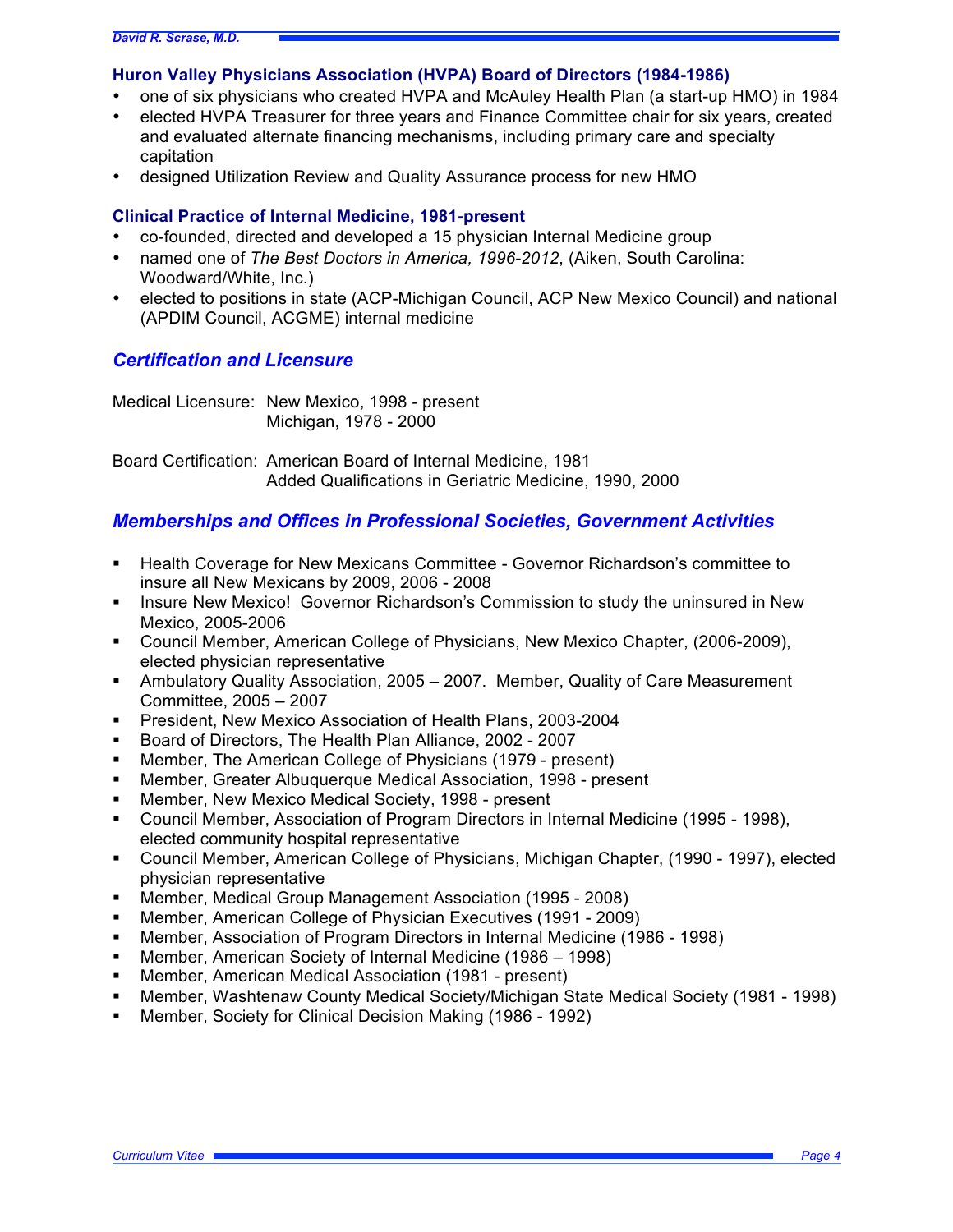# *Teaching Activities*

- National speaker presenting interesting and challenging medical cases to physicians since 1986, including annual presentations in Michigan (1986-present), New Mexico (2004 present), and the American College of Physicians Annual National Scientific Meeting (2000 present).
- Extensive involvement in medical student and resident education in role as Internal Medicine Residency Program Director from 1986-1995, including curriculum development, program development, as well as participation in all forms of teaching activities at SJMH from 1981 to 1998.
- Faculty member, training over 150 physicians in quality management and quality action teams curricula.
- Primary Care Issues: Monthly Lecture Series. Covered a variety of topics including Medicare, managed care, physician compensation, public policy, St. Joseph Mercy Hospital, 1995 -1998.

# *Other Hospital, Medical Group, and Health Plan Committee and Administrative Services*

- § Served as staff to Presbyterian Healthcare Services Board of Directors 1998-2009
- § Presbyterian Health Plan Board of Directors, *ex officio* member 1998 2007
- § Presbyterian Medical Group Executive Committee, *ex officio* member 1998 2009
- § Presbyterian Healthcare Services (PHS) Quality Council, 1998 2009. Co-chair, 2000 2003
- § PHS Human Resources Council, 1999 2009
- § PHS Information Technology Committee, 2000 2009
- § New Mexico Medical Society Managed Care Liaison Committee, 1999 2009
- § Accreditation Council for Graduate Medical Education (ACGME) Accreditation Appeals Panel for Internal Medicine, 1993 - 1999
- § Program Director, American College of Physicians, Michigan Chapter, Scientific Meeting, September, 1997
- § Mercy Health Systems Physician Partnership Team, 1997
- § Mission Health Clinical Integration Team, Physician Executive Council, Mission Services Team, Associate Support Team, 1995 - 1997
- § Mission Health Information Systems Steering Committee, 1995 1997

# *Community Service and Involvement*

- Board member, Equality New Mexico, 2012
- § Member, MENSA, 2011 present
- § United Way of Central New Mexico, Alexis de Tocqueville Society, 2000 present
- § Board Member, New Mexico Association of Commerce and Industry, 1999 2008
- § Executive Committee, Association of Commerce and Industry, 2003 2008
- § St. Michael and All Angels Episcopal Church, Vestry Member, 2004-2007
- § Vice President, New Mexico Chapter of NAMI, 2004 2005
- § New Mexico Museum of Natural History Foundation Board, 2000 2003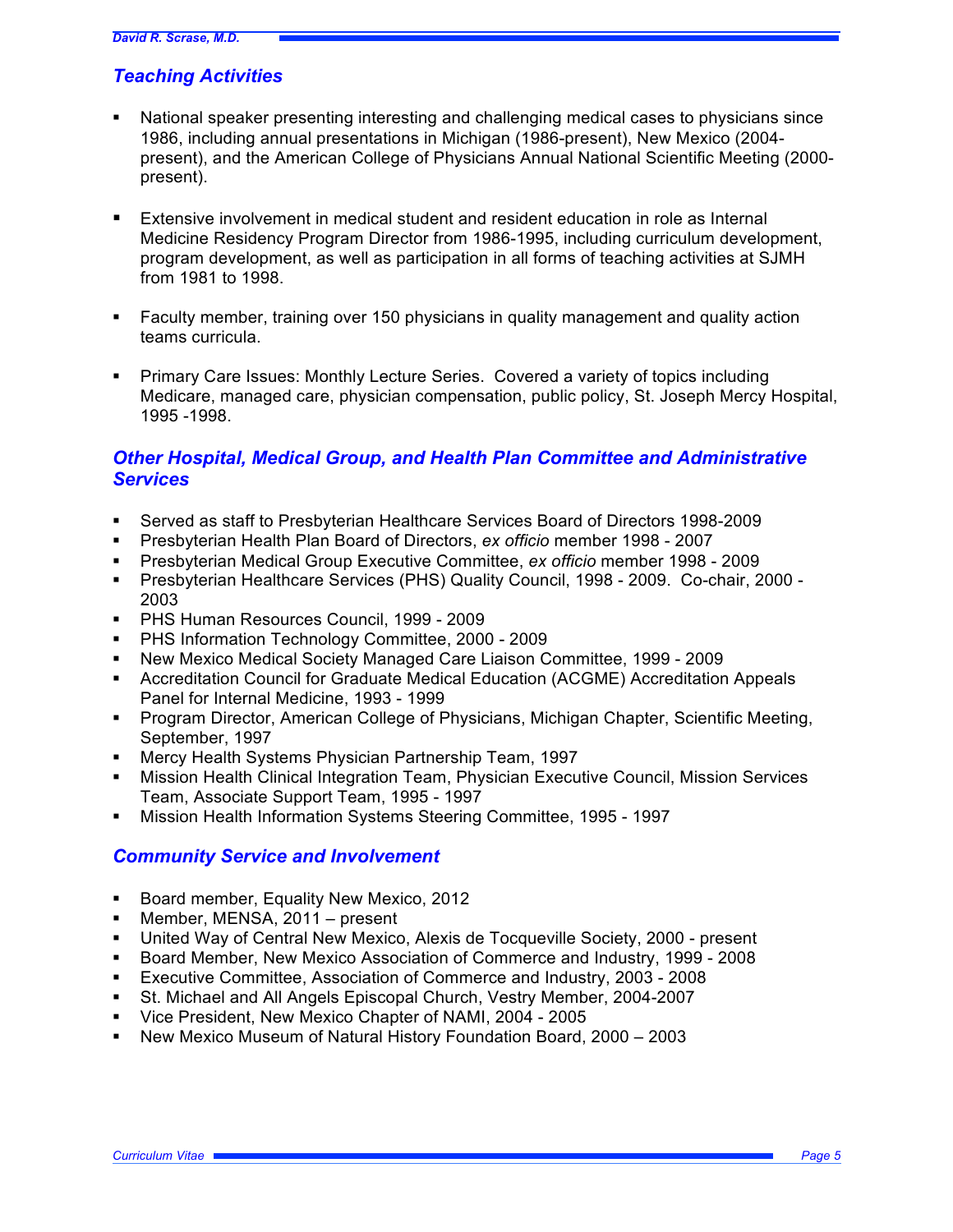# *Bibliography - Medical Topics*

#### **Book**

*Practice Makes Perfect: How One Doctor Found the Meaning of Lives.* CreateSpace Publishing, 2013.

#### **Major Presentations**

Outpatient Thieves' Market (unusual Medical Cases), American College of Physicians, Michigan Chapter, each year in September or October, 1991 – 2012, New Mexico Chapter, 2005-2012.

Thieves' Market (unusual Medical Cases), American College of Physicians, National Meeting, 2000-2012.

Future Trends in Healthcare: annual presentation to Leadership New Mexico classes, 2008- 2010, 2012.

Access to Health Care: The Managed Care Perspective. American College of Physicians, New Mexico Chapter, November 2000.

The State of Healthcare in New Mexico, Albuquerque Economic Forum, July 1999; NM Public Regulatory Commission, September 1999; NM State Legislature February 2000.

What *You* Can Do about the Health of New Mexicans, PHS Leadership Retreat, Taos, New Mexico, 1998, Additional presentations in Santa Fe, 2005-2009.

The Liability of a Medical Education, Student Commencement address to my graduating medical school class, The University of Michigan Medical School, June 1978.

# *Bibliography -Administrative Topics*

#### **Masters Thesis**

Graduate Medical Education Financing at St. Joseph Mercy Hospital. 1995.

#### **Publications**

Scrase, D.R., Hammer, D.A., Surviving the CAAR Survey Process: One Program's Experience, Careers in Internal Medicine, 1992;9:11-15.

Schultz, H, Scrase, D., Beasley, B., Determining the Predictors of Internal Medicine Residency Accreditation: What They Do (Not What They Say), Academic Medicine, 2002; 77:238-45.

#### **Abstracts**

Development of an Endowment Fund for Internal Medicine Resident Education in a 550 Bed Community Hospital, David R. Scrase, M.D. and Ron J. Vanden Belt, M.D., APDIM Meeting, San Diego, CA, March, 1992.

Reevaluating Evaluation: Assessment of a *Revised* American Board of Internal Medicine Resident Evaluation Form, David R. Scrase, M.D. APDIM Meeting, San Diego, CA, March, 1992.

The Effect of a Group Practice Model on Charges for Medical Services by Internal Medicine

*Curriculum Vitae Page 6*